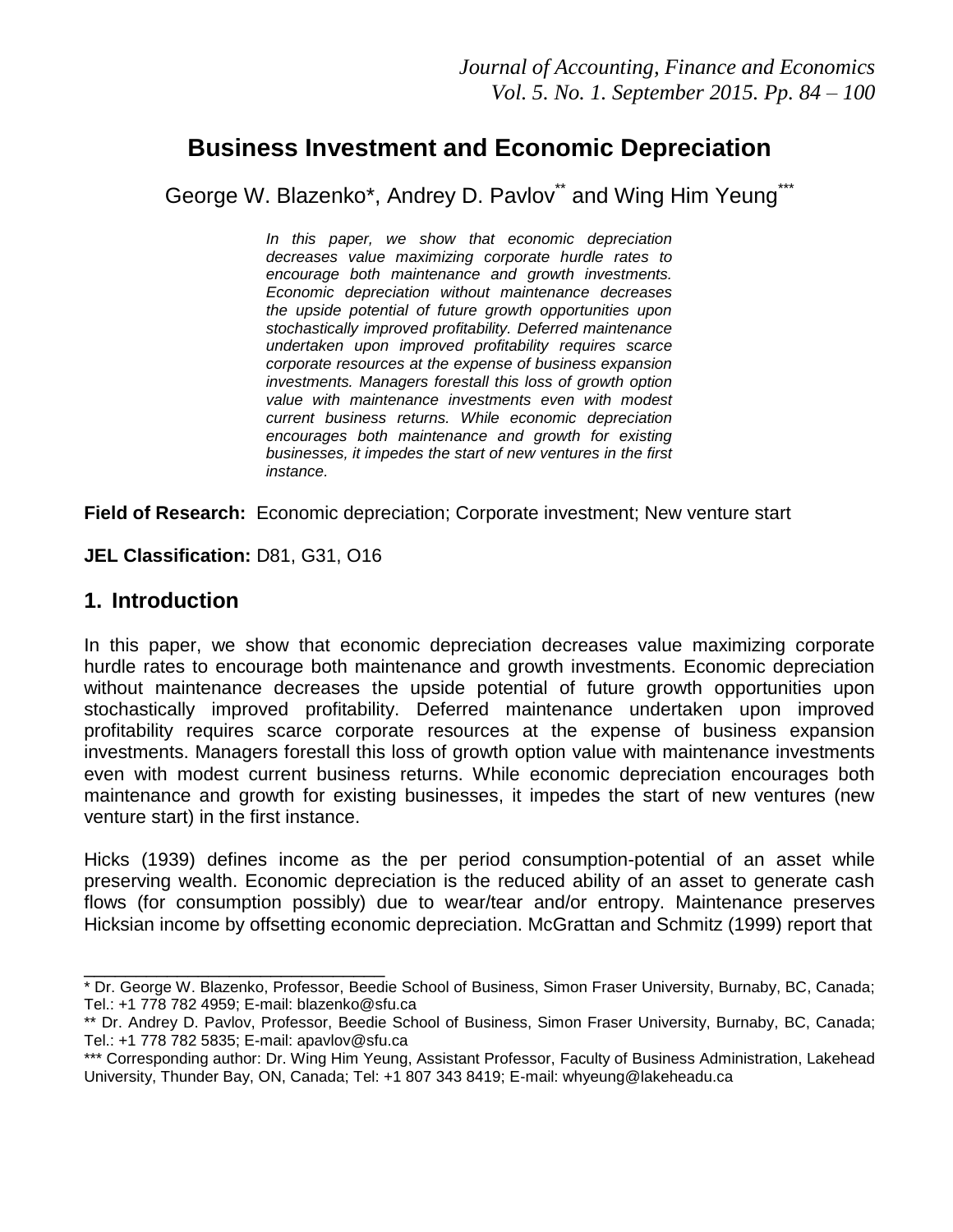repair and maintenance equals 6% of Canadian GNP from 1961-1993, 48% of new equipment spending, and 20% of new structure spending. These large amounts identify maintenance and depreciation as important business investment research topics.

The majority of the academic maintenance research appears in the engineering and management science literatures (see Pham and Wang"s (1996) survey). Nickell (1975) summarizes the early capital replacement literature. Licandro and Puch (2000) investigate the role of maintenance in business cycles. Since corporations can expense some maintenance and all repairs, McGratten and Smith (1999) argue that maintenance has a tax advantage over new capital spending that makes these outlays substitutes. In Boucekkine and Ruiz-Tamarit (2003), maintenance and new capital spending are complements because economic depreciation increases with capital utilization.

Mauer and Ott (1995) show that depreciation can either increase or decrease optimal equipment replacement times to prevent increasing costs arising from declining equipment reliability. However, decreased replacement times arise only for extreme depreciation rates, and therefore, the essence of their result is that depreciation discourages asset replacement. If tax depreciation (that is, the amount of depreciation that is deductible for income tax purposes) exceeds economic depreciation, a government tax-recapture upon asset salvage delays equipment replacement and, thus, depreciation delays investment in the first instance.

Dixit and Pindyck (1994, pp. 199-205) model depreciation as a Poisson death process. Unexpected equipment failure reduces the period over which an investment recoups cost, which increases the profit threshold for a solitary irreversible investment. The possibility of asset replacement moderates the delaying force of irreversibility but the first effect dominates so that economic depreciation implicit in the Poisson death process discourages investment.

In the business investment literature, we are the first to predict a positive relation between business investment and economic depreciation for mature businesses and the first to predict that economic depreciation has opposite impacts for managerial expansion decisions of a mature business and the managerial start decision for a new venture. Mature businesses have existing operations arising from in-place assets, while new ventures have neither existing operations nor in-place assets. Managers of mature businesses maintain depreciable assets and even grow their businesses to prevent the adverse impact of economic depreciation on growth options so that economic depreciation encourages corporate investment. On the contrary, economic depreciation increases the "sunk costs" irreversible investment, which delays the start of a new venture in the first instance. These results have important implication for the decision-making process of business managers.

In Section 2 of this paper, we extend Blazenko and Pavlov"s (2009) growth model to incorporate economic depreciation and develop relations between profit, capital, economic depreciation, maintenance, growth, and investment return. Section 3 derives value maximizing hurdle rates for maintenance and growth. We show that economic depreciation promotes corporate investment when maintenance-neglect erodes growth option value. While economic depreciation encourages maintenance and expansion investments for mature businesses, it impedes the start of a new venture in the first instance. Section 4 summarizes, concludes, and proposes empirical tests for future investigation.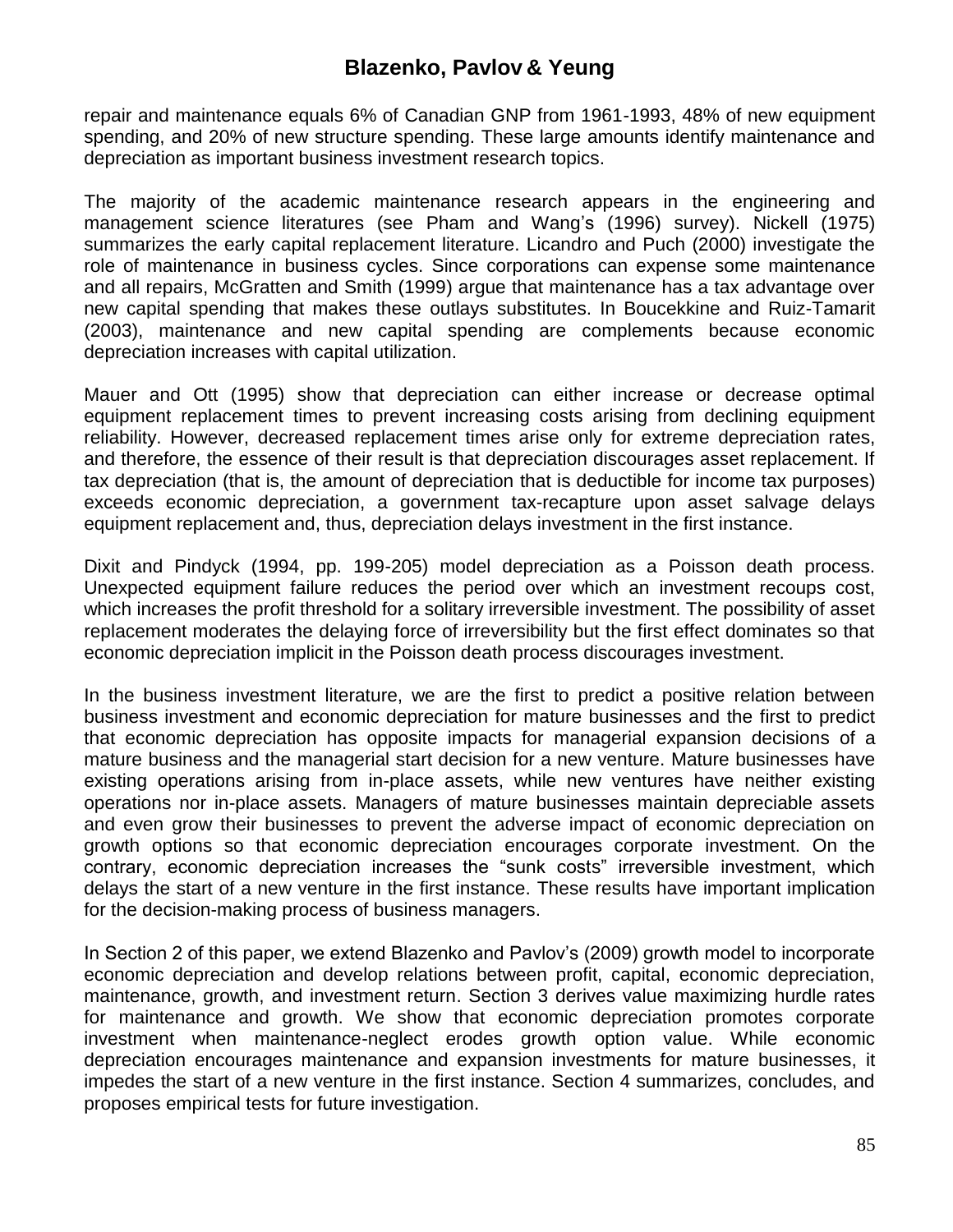# **2. Economic Depreciation**

## **2.1 Operating Profit, Maintenance, and Growth**

Because both maintenance and growth investments are ancillary to an existing business (so that existing business profitability encourages both), we model growth and maintenance as complementary investments. Bierman and Smidt (1992) describe a procedure to measure economic depreciation consistent with discounted cash flow valuation. If forecast cash flows decrease at a constant rate without maintenance, then, declining balance depreciation at the same rate represents economic depreciation. We use this depreciation modeling in this paper.

Consider a business that currently earns operating profit<sup>1</sup> at the per annum rate,  $X_t > 0$ . The operating profit process is,

$$
\frac{dX}{X} = \begin{cases}\n-\rho dt + \sigma dz, & \text{no maintenance or growth} \\
g dt + \sigma dz, & \text{ maintenance and growth}\n\end{cases}
$$
\n(1)

Where  $\rho \geq 0$  is economic depreciation,  $q \geq 0$  is the profit growth rate when the manager grows the business, σ is operating profit volatility, and *dz* is a Gauss-Weiner stochastic increment. On the upper branch of Equation (1), the manager neglects maintenance (and growth) and profit declines at the rate of economic depreciation, *ρ*. On the other hand, the decline parameter, *ρ*, does not appear on the lower branch because maintenance offsets economic depreciation and instead, growth investments grow profit at the per annum rate, *g*. A common branch to describe maintenance and growth presumes that if maintenance is value creating then growth investment is value creating as well, and vice versa. The manager endogenously maintains and grows the business. Profit maintenance and growth is neither immediate, spontaneous, nor without cost, but requires capital investment that we describe next.

## **2.2 Capital, Maintenance, and Growth**

Incremental investment brings two benefits to a business: it prevents economic depreciation and it grows a business. Investment provides benefits indefinitely and, thus, firms capitalize this investment expenditure for accounting purposes.<sup>2</sup> Let *B* represent capitalized investment expenditures net of depreciation. If the manager maintains and grows the business, then capital stock, *B*, grows. Otherwise, capital stock declines at the economic depreciation rate, *ρ*, without maintenance. Capital stock, *B*, also measures replacement cost, which increases with asset quality (the ability to generate future profit). We restrict incremental investment to a fraction of existing capital,  $\rho + g$ . Incremental investment,  $\rho B dt$ , over the upcoming instant, *dt*, prevents economic depreciation and growth expenditure,  $gBdt$ , grows the business at the per annum rate g. The investment constraint,  $\rho + g$ , ensures that incremental investment is proportional to firm size. Briggs (1992) investigates constrained maintenance in the building industry.

We presume that investments are irreversible.<sup>3</sup> Poor corporate profitability is particularly onerous for firms with irreversible investments that are subject to economic depreciation.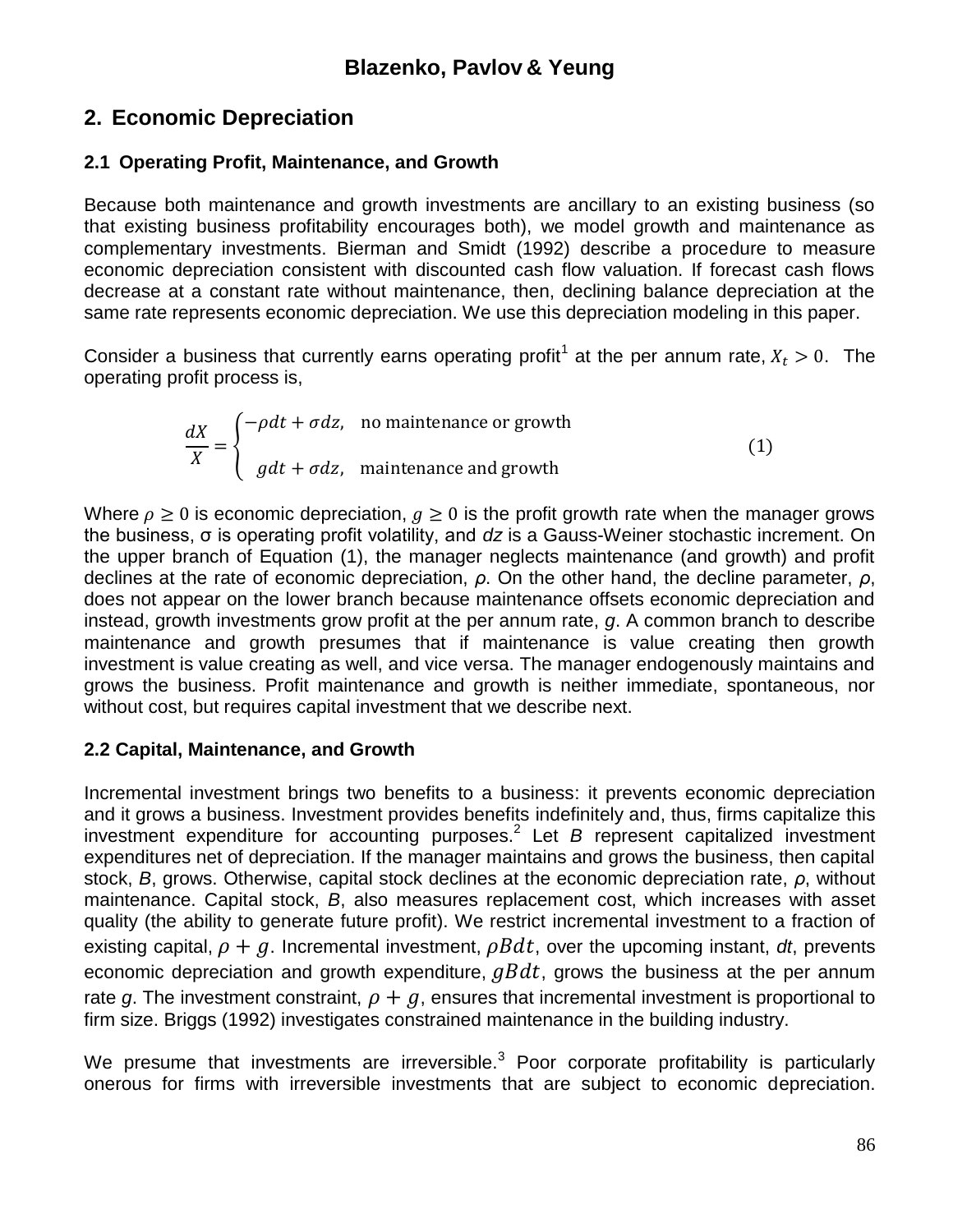Illiquidity prevents managers from disposing under-performing assets and, in addition, depreciation worsens corporate profitability without maintenance.

At the expense of some additional notation, we could model *depreciation-in-use* that requires a higher depreciation rate for more intensely used assets. For example, we might use a higher depreciation rate when the firm grows and a lower rate otherwise. Since this modeling does not change the substance of our results, we consider only a single economic depreciation rate, *ρ*.

Capital stock, *B*, increases when the manager maintains and grows the business and declines otherwise. The capital stock process is,

$$
\frac{dB}{B} = \begin{cases}\n-\rho dt, & \text{no maintenance or growth} \\
g dt, & \text{ maintenance and growth}\n\end{cases}
$$
\n(2)

Economic depreciation on the upper branch of Equation (2) represents the decline in the quality of the asset as its profit-generating ability deteriorates without maintenance. An impact of this decline is that when the manager eventually maintains and grows the business once more, the cost of incremental investment,  $(\rho + g)Bdt$ , is also lower due to the incremental investment proportionality constraint. As we show in the upcoming subsection, the lower profitability and the lower replacement cost mean that replacement/growth investments do not have returns lesser than in-place assets because of a maintenance-neglect event.

On the lower branch of Equation (2), when the manager maintains and grows the business, capital stock, *B*, grows at the per annum rate *g*. Incremental investment,  $(\rho + g)Bdt$ , makes capital stock grow by the dollar amount,  $qBdt$ . On the other hand, maintenance investment,  $\rho Bdt$ , prevents economic depreciation but it does not increase capital stock. Equivalently, capital stock, *B*, declines by  $\rho Bdt$  due to the economic depreciation of the in-place asset, while it increases by  $\rho Bdt$  because of maintenance investment and, hence, there is no net impact on the capital stock, *B*.

### **2.3 Investment Return**

Maintenance and expansion investments are scaled versions of in-place assets. A consequence of this scaling is that the rate of return to ancillary investments (maintenance and growth) equals that of in-place assets. Net-return, *Y* – ρ, is gross return on capital,  $Y \equiv \frac{X}{D}$  $\frac{n}{B}$ , less economic depreciation, *ρ*. Ignoring subsequent growth or maintenance investments, this expression means that in-place assets generate indefinite operating profit that declines at the economic depreciation rate, *ρ*. Since we make no distinction between capital stock that originates from business start or from subsequent growth and maintenance investments, netreturn for these investments also equals this expression. To see this equality, note that if  $\Delta B$  is a maintenance or growth investment, then the rate of return (the IRR) satisfies,  $\frac{P}{IRR+\rho}$  –

0. Rearrange this equation to find  $IRR = Y - \rho$ , which means that maintenance and growth investments inherit gross return, *Y*, from in-place assets.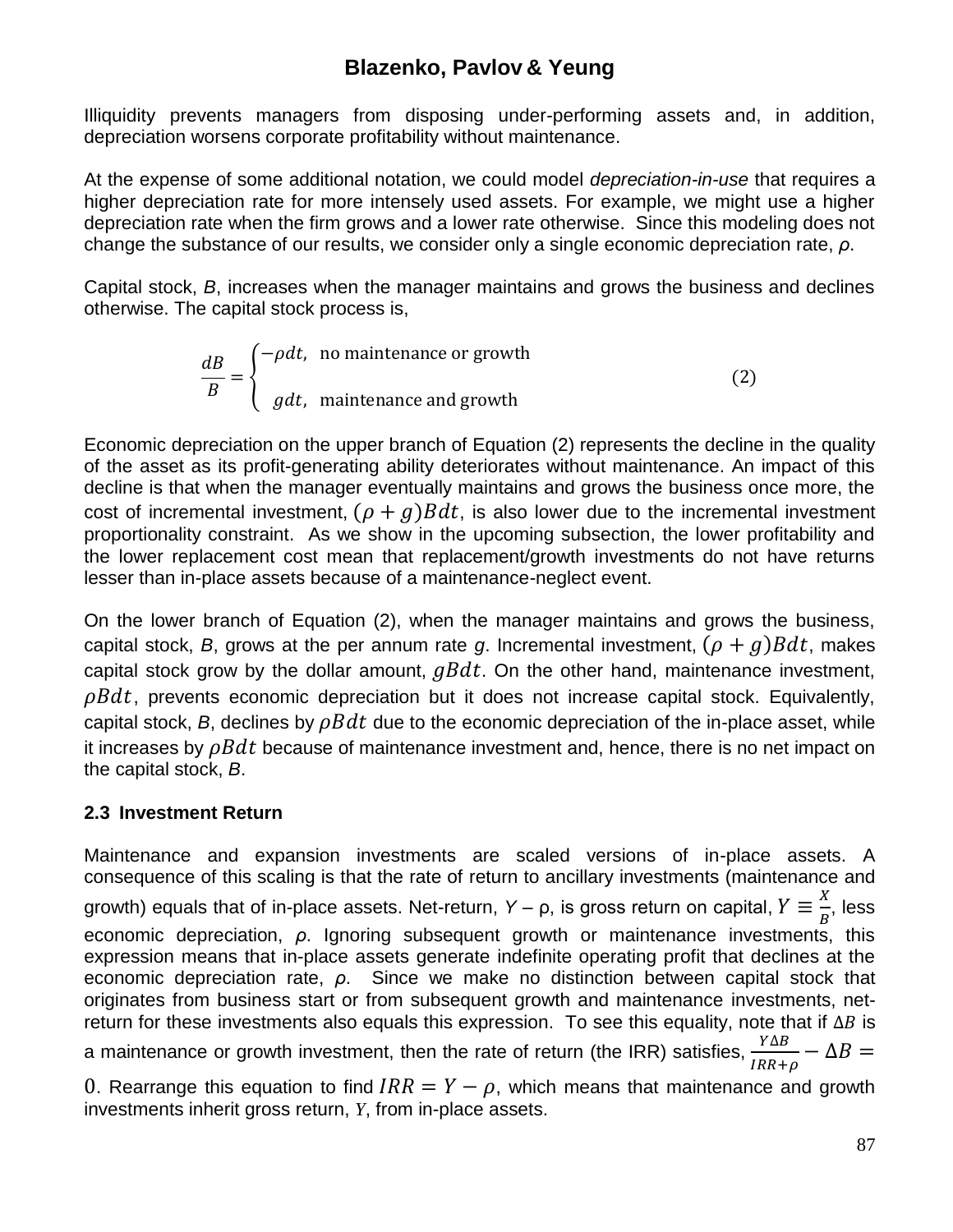Economic depreciation is a characteristic of an individual investment. Without maintenance, which is a separate investment, operating profit declines at the rate of economic depreciation, *ρ*. Since individual investments have this feature, economic depreciation, *ρ*, appears as a netreturn component,  $IRR = Y - \rho$ . On the other hand, growth, g, is not an individual investment feature; rather, it is an corporate characteristic arising from ongoing managerial capital investment. As a result, the growth parameter, *g*, does not appear in the incremental investment return,  $IRR = Y - \rho$ . A solitary investment has no growth, *q*, on its own. Rather, businesses growth because they make incremental growth investments.

If gross return, *Y*, were to grow or decline over time, there would be an incentive for managers to accelerate or delay maintenance and growth investments. However, gross return neither grows nor declines: ROC is a martingale,  $E[\tilde{Y}_t] = Y_0.$  To verify this assertion, use Ito's lemma and the branches of Equations (1) and (2),

$$
d\tilde{Y} = \frac{\partial Y}{\partial X} dX + \frac{\partial Y}{\partial B} dB = \begin{cases} -\rho Y dt + Y \sigma dz + \rho Y dt = Y \sigma dz, & no \text{ maintenance or growth} \\ -gY dt + Y \sigma dz + gY dt = Y \sigma dz, & \text{ maintenance and growth} \end{cases}
$$
(3)

Given that the upper and lower branches of Equation (3) equal one another, and there is no "drift", ROC is a lognormal martingale. The fact that ROC neither grows nor declines means that gross return, *Y*, does not change during either periods with maintenance or periods without maintenance or growth other than due to random profitability increments,  $\sigma dz$ . Also, neither the economic depreciation rate, *ρ*, nor the growth factor, *g*, alters the distribution of future gross return,  $\tilde{Y}_t$ , because neither parameter appears in Equation (3). The reason for this result is that both the numerator and the denominator of gross return,  $Y = \frac{X}{B}$ , change at the same rate during periods with or without either maintenance or growht (-*ρ* and g, respectively). Neither maintenance/growth nor maintenance-neglect influences the rate of return for subsequent maintenance and growth investments. The maintenance or growth history of in-place assets has no influence on the rate of return to newly acquired assets from outside the firm.

#### **2.4 Assumptions**

Managers finance maintenance and expansion investments with equity. We do not consider financing costs, taxes, or other frictions except to the extent that they are encompassed within the investment proportionality constraint,  $\rho + g$ . There is a vast real-options literature on transactions cost impediments to business investment. One can add alternative and/or additional corporate features in an extended version of our model. The advantage of our simple investment representation is that it allows a closed form solution for the value maximizing investment hurdle rate. At the same time, our model is not stylized, and closely represents the decision environment of practicing managers.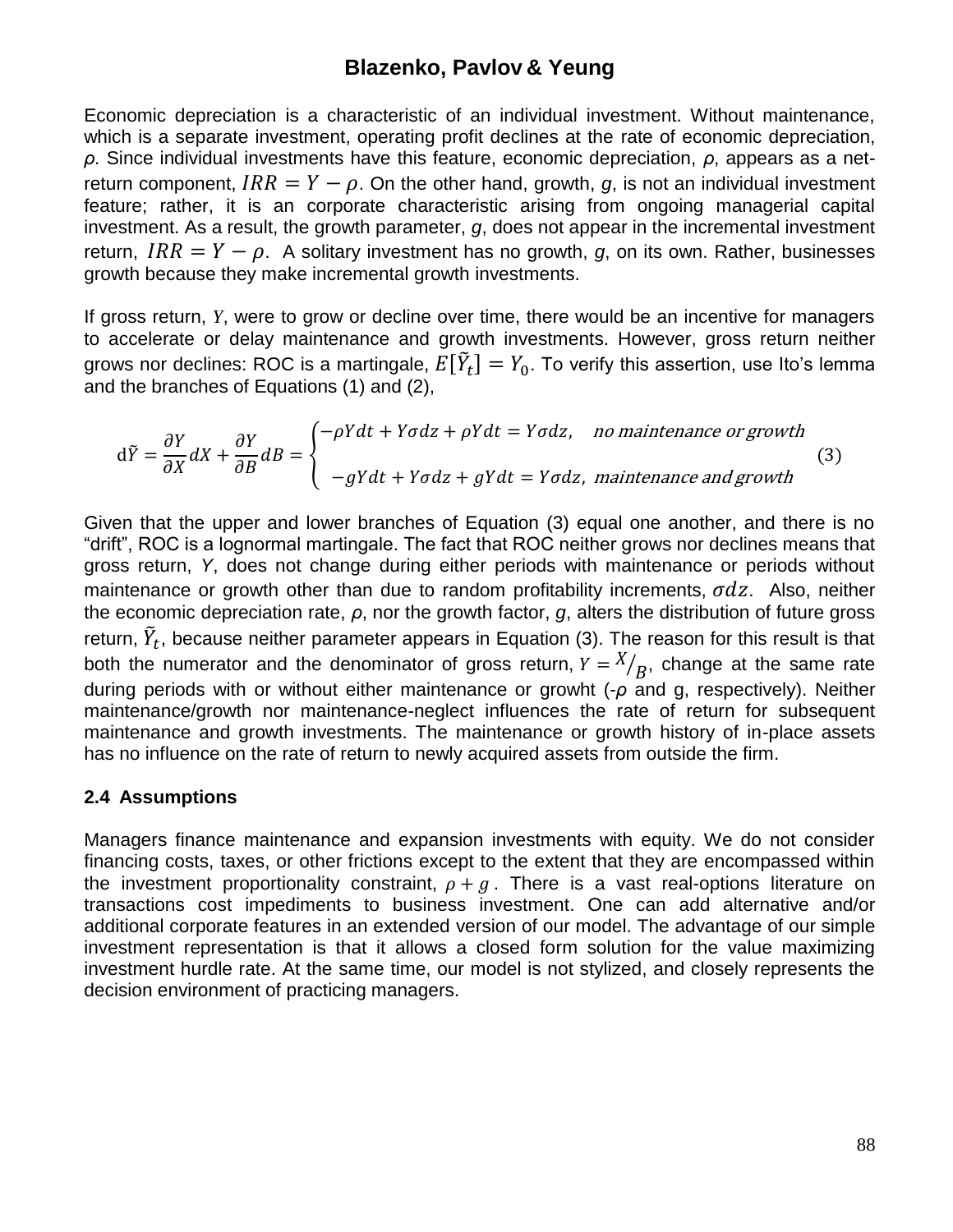## **3. Value Maximizing Hurdle Rates for Maintenance and Expansion Investment**

We use the valuation methodology of Goldstein et al. (2001) to value a business that endogenously maintains in-place assets and grows. Goldstein, Ju, and Leland presume spontaneous profit growth without capital investment, and therefore, they consider neither maintenance nor capital growth. Because our analysis extends Blazenko and Pavlov"s (2009) business growth model incorporating economic depreciation and maintenance, our continued description of it is brief and is contained primarily in Appendix A. Instead, we focus on results novel to economic depreciation and maintenance investment.

### **3.1 The Value Maximizing Maintenance and Growth Hurdle Rate**

The value maximizing net-return hurdle rate for maintenance and growth from Appendix A is,

$$
\xi^* - \rho = (r^* + \rho) \left[ \frac{r^* - g}{r - g} \right] \left[ \frac{\alpha}{\alpha - 1} \right] \left[ \frac{\lambda}{\lambda - 1} \right] - \rho \tag{4}
$$

Where,  $r^* \equiv r + \theta \sigma_{xc}$ , *r* is the riskless interest rate in the economy,  $\theta \ge 0$  is the coefficient of constant relative risk aversion for a representative investor<sup>4</sup> who establishes the price of risky financial assets in the economy,  $\sigma_{xc}$  is the covariance of the log of operating profit, *X*, with the log of aggregate consumption in the economy, which follows a geometric Brownian motion. Equation (A4) in Appendix A gives definitions for the parameters α and λ. The expression,  $r^* \equiv r + \theta \sigma_{xc}$ , is the expected return or the cost of capital for a hypothetical non-growing firm with zero economic depreciation,  $\rho = 0$ . In this case, without maintenance and growthleverage, expected return is invariant to return, *Y*. Since investors own equities in diversified portfolios, they focus on incremental portfolio risk for expected return. This incremental risk is measured by covariance; hence, the risk premium,  $\theta \sigma_{xc}$ , depends on covariance,  $\sigma_{xc}$ . See Brealey et al. (2006, chapter 9) for a discussion of the impact of covariance on business operating risk. For expositional purposes, we presume non-negative covariance risk,  $\sigma_{xc} \geq 0$ . In this case, expected return for the non-growing firm with zero economic depreciation exceeds the riskless rate,  $r^* \geq r$ . Mathematical convergence for the business valuation Equation (A3) in appendix A requires that the riskless interest rate exceeds the growth factor,  $5 r > g$ .

The manager maintains assets and grows the business when net-return,  $Y - \rho$ , exceeds the value maximizing net threshold,  $\xi^* - \rho$ , in Equation (4), or equivalently, when gross return exceeds the gross return threshold,  $Y \geq \xi^*$ . Otherwise, the manager suspends growth and maintenance and wait for net-return to exceed the threshold. Setting  $\rho = 0$  in Equation (4) yields Blazenko and Pavlov"s (2009) value maximizing business expansion hurdle rate without economic depreciation.

In a dynamic setting, a manager can suspend and restart maintenance and growth investments indefinitely and at any future time. There are two important forces that economic depreciation,  $ρ$ , has on the value maximizing dynamic net hurdle rate,  $ξ^* - ρ$ , in Equation (4) for maintenance and growth investments. First, the combination of irreversibility and leverage risk encourages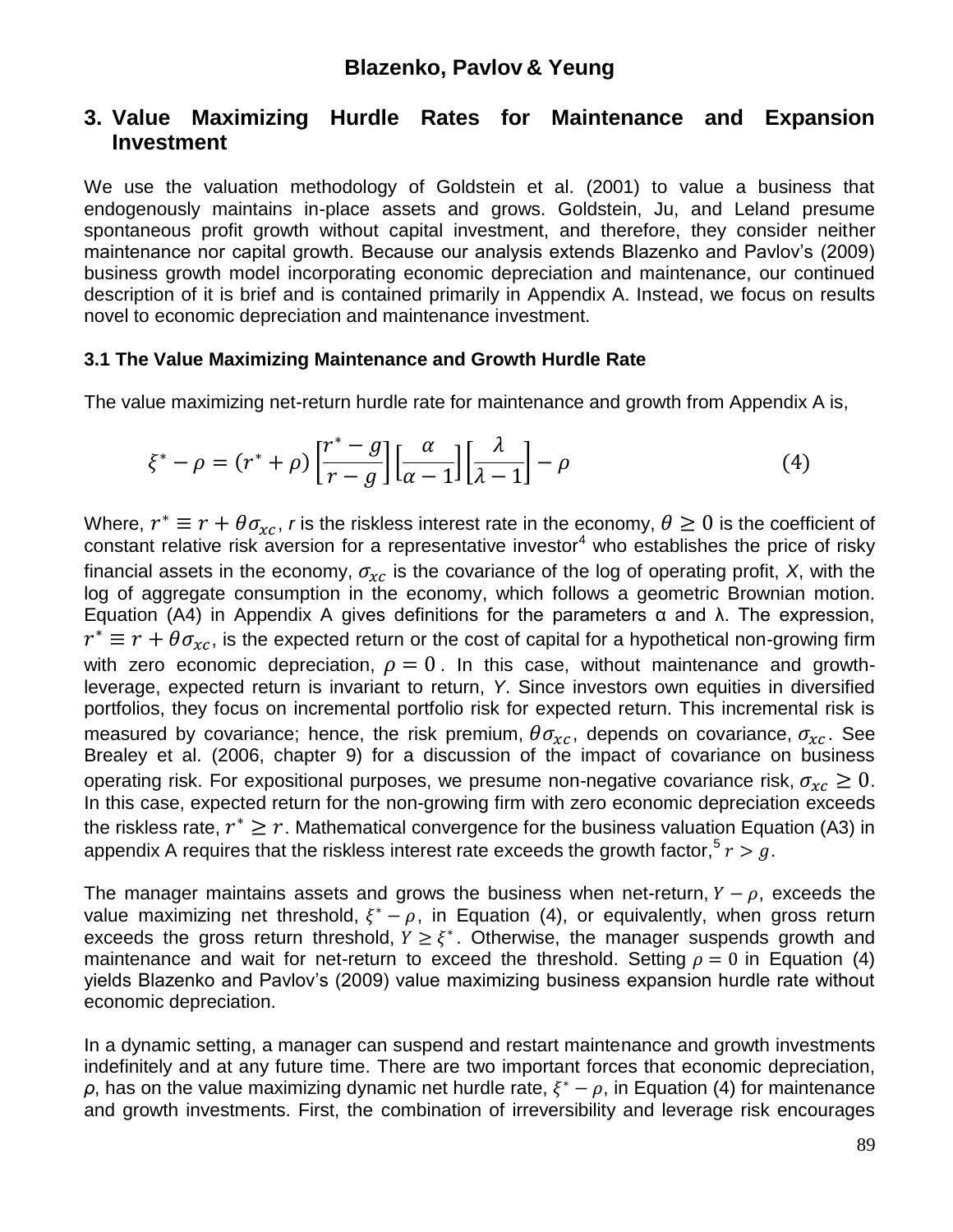managerial deferral of these investments. However, in a dynamic business environment where a manager can temporarily suspend these investments, the impact of leverage and irreversibility on managerial deferral is greatly reduced. In Equation (4), this reduction is represented by the ratio  $\frac{\lambda}{\lambda-1}$ , which is less than one. Second, maintenance-neglect destroys growth option value because a manager must offset this maintenance-neglect with constrained maintenance before the firm can benefit from true growth investments that enhance profitability. This adverse impact of maintenance-neglect discourages managers from suspending maintenance and growth investments and, other things equal, decreases the value maximizing dynamic net hurdle rate,  $\xi^* - \rho$ . The second force dominates the first.

In Appendix B, we prove that the maintenance and growth net-return threshold,  $\xi^* - \rho$ , in Equation (4) decreases with the economic depreciation rate, *ρ*. Figure 1 illustrates this result with a numerical example. A falling net return hurdle rate with economic depreciation means that marginal maintenance and growth investments only partially cover economic depreciation. For example, if economic depreciation is zero,  $\rho = 0$ , and other parameter equal  $q = 0.03$ , r = 0.05,  $\sigma = 0.2$ , and,  $\theta \sigma_{x,c} = 0.07$ , the value maximizing gross hurdle rate,  $\xi^*$ , in Equation (4) is 11.82%. On the other hand, with the same parameter values, but with economic depreciation of 10% per annum,  $\rho = 0.10$ , the value maximizing gross hurdle rate,  $\xi^*$ , is 20.95%. The increase in the gross hurdle rate,  $20.95\%$  - 11.82% =  $9.13\%$  per annum, is not sufficient to cover economic depreciation of 10% per annum so that the net hurdle rate,  $\xi^* - \rho$ , declines. Managers who have business assets with great economic depreciation are more willing to accept investments with marginal net return to prevent the destruction of growth option value arising from maintenance-neglect.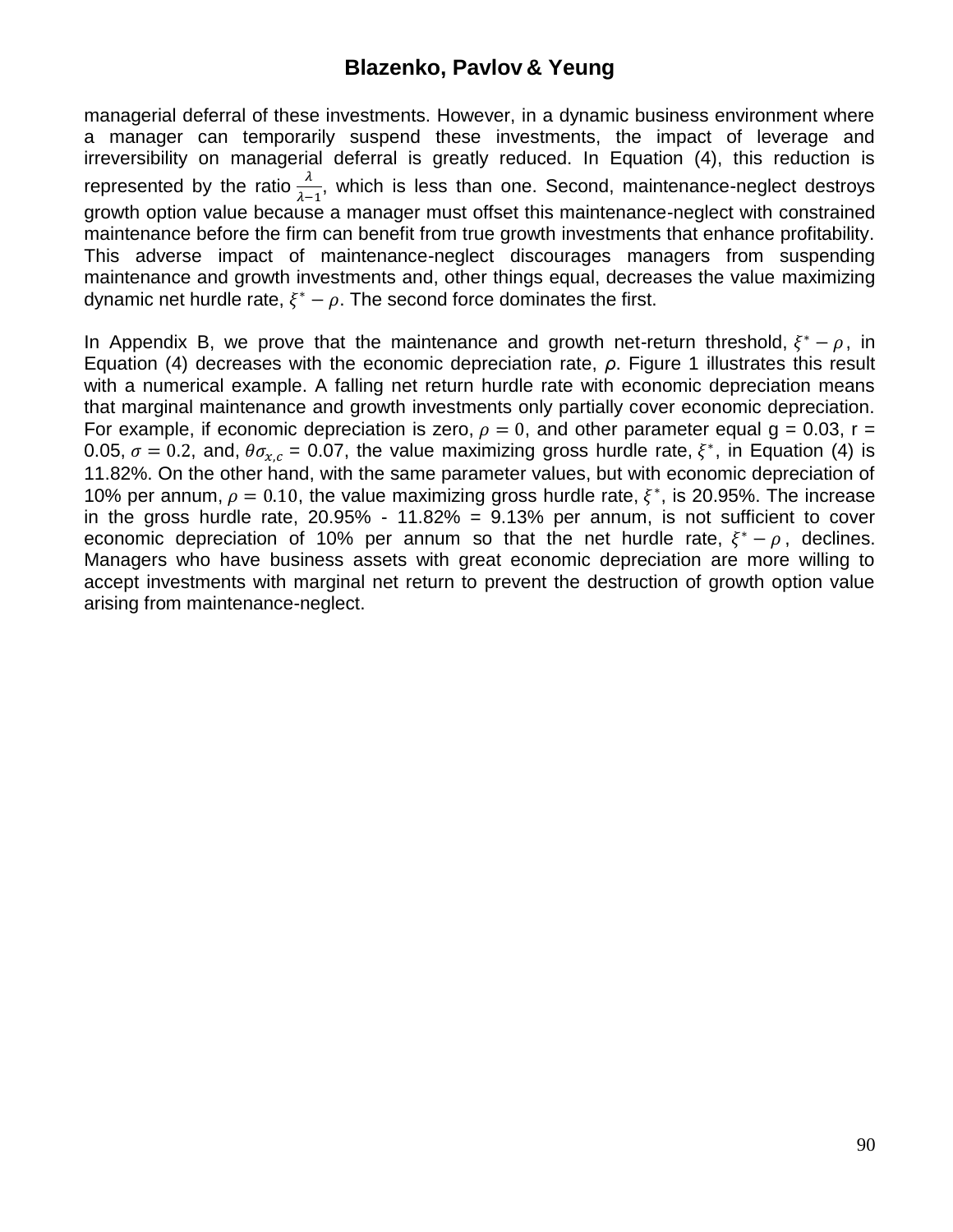



Economic Depreciation,  $r$ 

Value Maximizing Maintenance and Expansion Net-return Hurdle Rate,  $\xi^* - \rho$ , and New Business Net-return Start Boundary,  $ψ^* - ρ$ . Parameters: g = 0.03, r = 0.05,  $θσ_{x,c}$  = 0.07, σ = 0.2.

#### **3.2 New Business Start**

McDonald and Siegel (1986) have a classic research article on waiting to invest. However, they consider neither economic depreciation nor its impact on growth option value. Prior to new business start, *X*, is "potential" earnings that a business accrues if, hypothetically, the business were to start immediately. Let *B* be the capital outlay to start the business. Because economic depreciation is a feature of in-place asset use, and the business has yet to acquire any assets, potential profit, *X*, is not subject to economic depreciation. Also, because profit growth requires capital growth, and no such investment has yet been made, profit, *X*, does not grow,

$$
\frac{dX}{X} = \sigma dz \tag{5}
$$

Let  $\psi^*$  be the value maximizing new business gross return start threshold. When  $Y < \psi^*$ , the manager awaits new business start. At the first passage of Y to  $\psi^*$ , the manager starts the new business by making the capital investment, *B*. Appendix C develops the following relation satisfied by the value maximizing new business net return start threshold,  $\psi^* - \rho$ ,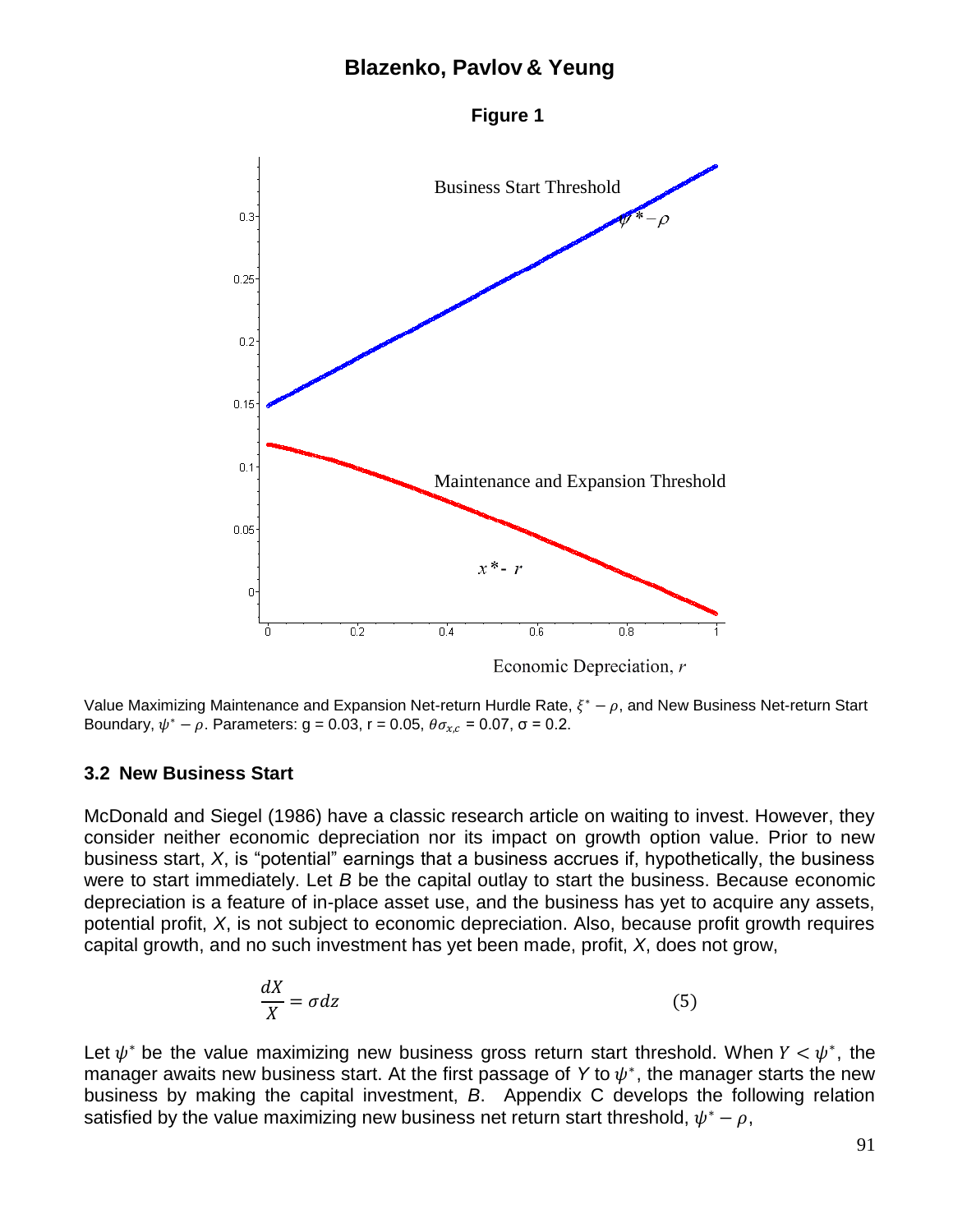$$
\psi^* - \rho = \left[\frac{r^* - g}{r - g}\right] \left[\frac{\omega}{\omega - 1}\right] \left[ (r + \rho) + \left(\frac{\rho + g}{1 - \lambda}\right) \left(\frac{\alpha}{\alpha - \lambda}\right) \left(\frac{\lambda}{\alpha} - 1\right) \left(\frac{\psi^*}{\xi^*}\right)^{\lambda} \right] - \rho \tag{6}
$$

Where Equation (A8) in Appendix C defines the parameter ω.

Except in special cases that are not interesting for our purposes, there is no closed form solution for the gross return start threshold,  $\psi^*$ , from Equation (6). However, once the parameters r, g,  $\theta \sigma_{x,c}$ ,  $\sigma$ , and  $\rho$  have been chosen, the gross return start threshold,  $\psi^*$ , is easily calculated. Figure 1 illustrates the net-return start threshold,  $\psi^* - \rho$ , for  $g = 0.03$ ,  $r = 0.05$ ,  $= 0.07$ ,  $σ = 0.2$ , and for economic depreciation rates,  $ρ$ , between 0 and 1.

Economic depreciation adversely impacts in-place assets and the growth opportunities of existing business; however, it does not impact either potential assets or potential growth option value of a new business that has not yet been started. Irreversibility of in-place assets forces a manager to bear the burden of economic depreciation and maintain assets to forestall growth option value deterioration. This need does not exist for assets not yet in-place for a business not yet started, and therefore, the new business return start threshold,  $\psi^* - \rho$ , exceeds the maintenance and growth threshold,  $\xi^* - \rho$ . As soon as the business has started, the manager has to maintain and grow the business even if its profitability falls.

The discussion above indicates the managerial imperative for maintenance and growth investments for an operating business with in-place assets is greater than for new business start. Managerial latitude for new business start timing is greater than for subsequent maintenance and growth investments. Results in McDonald and Siegel (1986) indicate that managers defer business-start to avoid downside risk: the possibility that managers become burdened with irreversible investments for which profitability has fallen since business start. In our analysis, three corporate characteristics accentuate downside risk arising from low profitability: investment irreversibility, leverage, and, growth option value depreciation from maintenance-neglect. First, economic depreciation, *ρ*, increases investment irreversibility. Not only that a manager must invest in these assets to start the business, but these assets must also be replaced over time due to depreciation. Second, maintenance investments that are required to offset economic depreciation increase leverage. Last, economic depreciation devalues not only assets, but also growth opportunities. Consequently, higher economic depreciation, *ρ*, increases downside side risk and reduces managerial incentive for business start. The increase in the net-return business-start threshold,  $\psi^* - \rho$ , with economic depreciation, *ρ*, in Figure 1 illustrates this reduced incentive.

A numerical example illustrates the above discussion. If economic depreciation is zero,  $\rho = 0$ , and with parameters values we presume above,  $g = 0.03$ ,  $r = 0.05$ ,  $\sigma = 0.2$ , and,  $\theta \sigma_{x,c} = 0.07$ , then the value maximizing gross return business-start hurdle rate,  $\psi^*$ , in Equation (6) is 14.87%. On the other hand, with the same parameter values, but with economic depreciation of 10% per annum,  $\rho = 0.10$ , the gross return business-start hurdle rate,  $\psi^*$ , increases to 26.81%. The increase in the gross return business-start hurdle rate, 26.81% - 14.87% = 11.94% per annum, exceeds economic depreciation of 10%. This excess amount reflects managerial avoidance of increased downside risk, which delays business start beyond the point that is necessary to cover greater economic depreciation, *ρ*.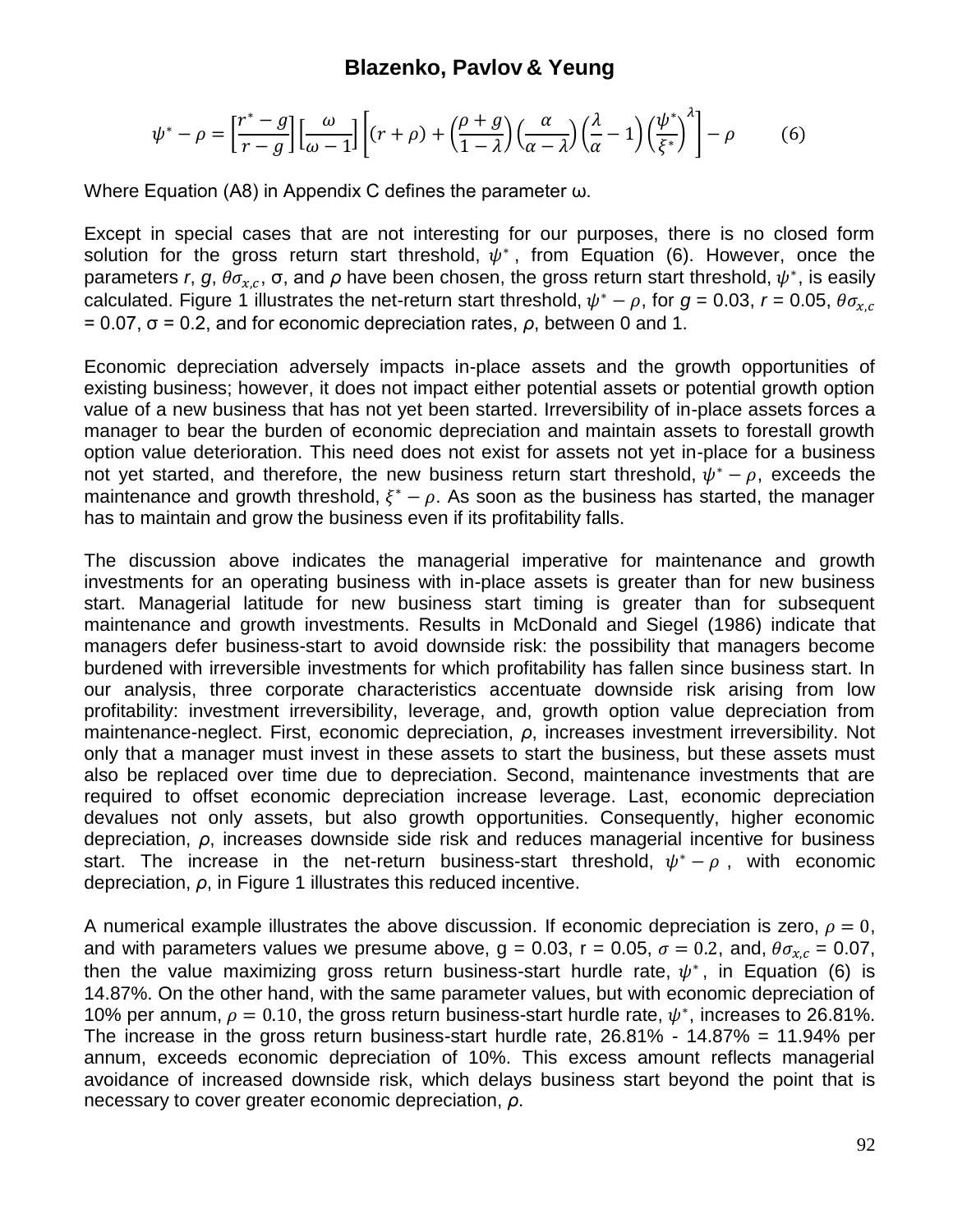If profitability is sufficiently great, a manager accepts the burden of economic depreciation and starts a new business,  $Y - \rho \geq \xi^* - \rho$ . Both the growth option value preservation force for an existing business and the investment delaying force for a business not yet started are greater for higher economic depreciation,  $\rho$ . Figure 1 shows that the difference,  $\psi^* - \xi^*$ , between the net-return start threshold for a new business,  $\psi^* - \rho$ , and the net-return maintenance and growth threshold,  $\xi^* - \rho$ , for an existing business increases with economic depreciation,  $\rho$ . Diverging return thresholds for new business start and expansion means that, other things equals, a manager both delays new business start longer and maintains and grows an existing business longer with greater economic depreciation, *ρ*.

# **4. Conclusion**

In these concluding comments, we summarize the results in our study and anticipate future research by suggesting ways that these results might be subject to empirical testing. The current investment literature generally suggests that economic depreciation discourages corporate investment. Our paper contributes to and differs from the ezxisting investment literature because we are the first to jointly examine the impact of economic depreciation on business expansion for a mature business and the decision to start a business for new ventures. This paper also differs from the current investment literature by showing that economic depreciation encourages rather than discourages business investment for mature business.

By extending Blazenko and Pavlov"s (2009) growth model to incorporate economic depreciation, we show in this paper that economic depreciation decreases the value maximizing net hurdle rate for irreversible corporate maintenance and expansion investment. Economic depreciation encourages both maintenance and business expansion. Unheeded economic depreciation decreases the upside potential of future growth opportunities upon stochastically improved profitability. Managers forestall this decrease with maintenance and expansion even when these investments have modest returns. In the limit, as the economic depreciation rate approaches one, the value maximizing hurdle rate net of depreciation becomes negative. While economic depreciation encourages existing-business ancillary investment – maintenance and expansion – it impedes new business start in the first instance.

Managerial value maximizing investment decisions jointly determine corporate profitability and capital. When return on capital is great, managers maintain and grow their businesses, resulting in an increase in both capital and profit. On the other hand, when return on capital is low, managers neither maintain nor grow; hence, economic depreciation decreases both capital and profit. In testing, one must carefully model econometrically this endogeneity. Anticipating this careful modeling, we propose the following hypotheses that form the basis of a set of empirical tests of the results of our study.

First, in capital intense industries with great economic depreciation, we expect the relation between profitability and investment to be modest and vice versa. Since value maximizing hurdle rates for expansion and maintenance for capital intense industries is relatively low, firms in these industries maintain assets and expand to the extent of their ability to preserve growth option value regardless of whether profitability measured by return on capital is high or low. The relation between profitability and investment is thereby modest.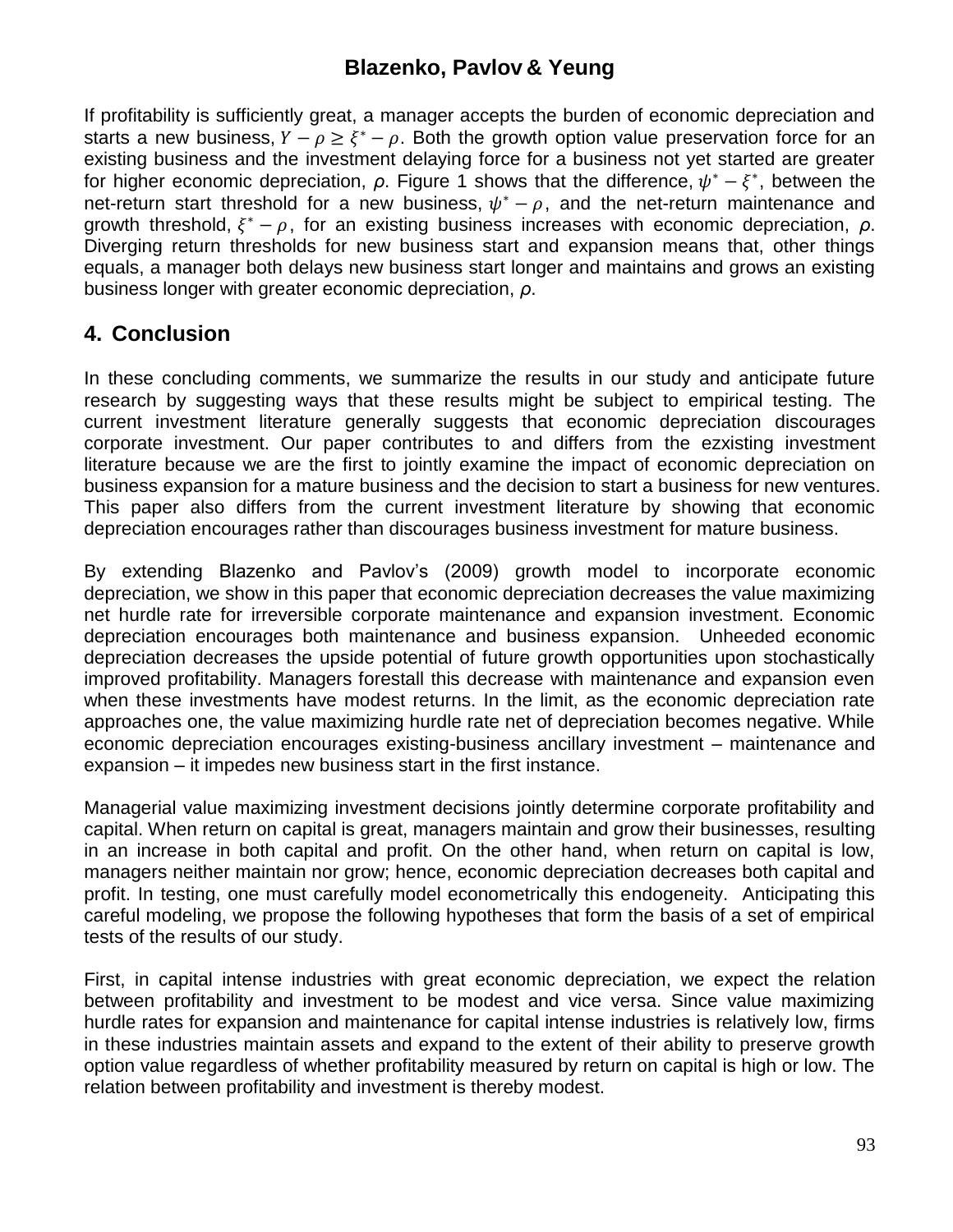Second, our study implies a relation between capital intensity, economic depreciation, and industry entry. Figure 1 indicates that the difference between the net-return start threshold for a new business and the net-return maintenance and expansion threshold for an existing business,  $\psi^* - \xi^*$ , increases with economic depreciation,  $\rho$ . Therefore, we expect that in capital intense industries with great economic depreciation, incumbent firms rather than new entrants are responsible for the greatest fraction of incremental industry investment. Maintenance investment creates a barrier to potential industry entrants.

Third, while not directly part of our analysis, our model of maintenance and expansion investment predicts relations between corporate equity returns, profitability, depreciation, and investment. Economic depreciation, profitability, maintenance, and expansion investments all determine each of the so called "earnings response coefficient" from the financial accounting literature $6$  which relates stock returns, unexpected corporate earnings changes, and volatility. For example, other things equal, the difference between highest and lowest expected equity returns with respect to corporate profitability – the return on capital – increases with economic depreciation. Maintenance investment creates a "leverage" risk that increases required equity returns. One might use industry depreciation differences to test this hypothesis.

Last, because of lack of guidance from the empirical investment literature, we make the presumption in this paper that maintenance and expansion investments have the same expected net-returns. This could also be seen as a potential limitation of this paper. If this presumption is not confirmed in future empirical testing, then we need to modify our model to accommodate differential net-returns. Of course this possibility is important for guiding managerial investment decisions between maintenance and expansion in economic environments where investment is constrained. This guidance will then generate additional empirical hypotheses on relations between profitability and corporate ancillary investments – maintenance and expansion.

# **Endnotes**

- 1. Of course, profit is a cash flow based measure.
- 2. In practice, firms expense those repair and maintenance outlays that do not improve or extend an asset"s life. Of course, tax creates an incentive for firms to expense amounts that they might normally capitalize, but we model neither taxes nor tax avoidance.
- 3. See Kandel and Pearson (2002) for a study of partial reversibility.
- 4. See Rubinstein (1976) for the economic conditions under which a representative investor can be assumed.
- 5. At the expense of some additional modeling, one could incorporate multiple stages of growth where, like in the commonly taught Discounted Dividend Model, growth in all but the last stage can exceed both the riskless rate, *r*, and the risk adjusted rate, *r*\*.
- 6. See, for example, Collins and Kothari (1989), Chambers et al. (2005), and Kormendi and Lipe (1987).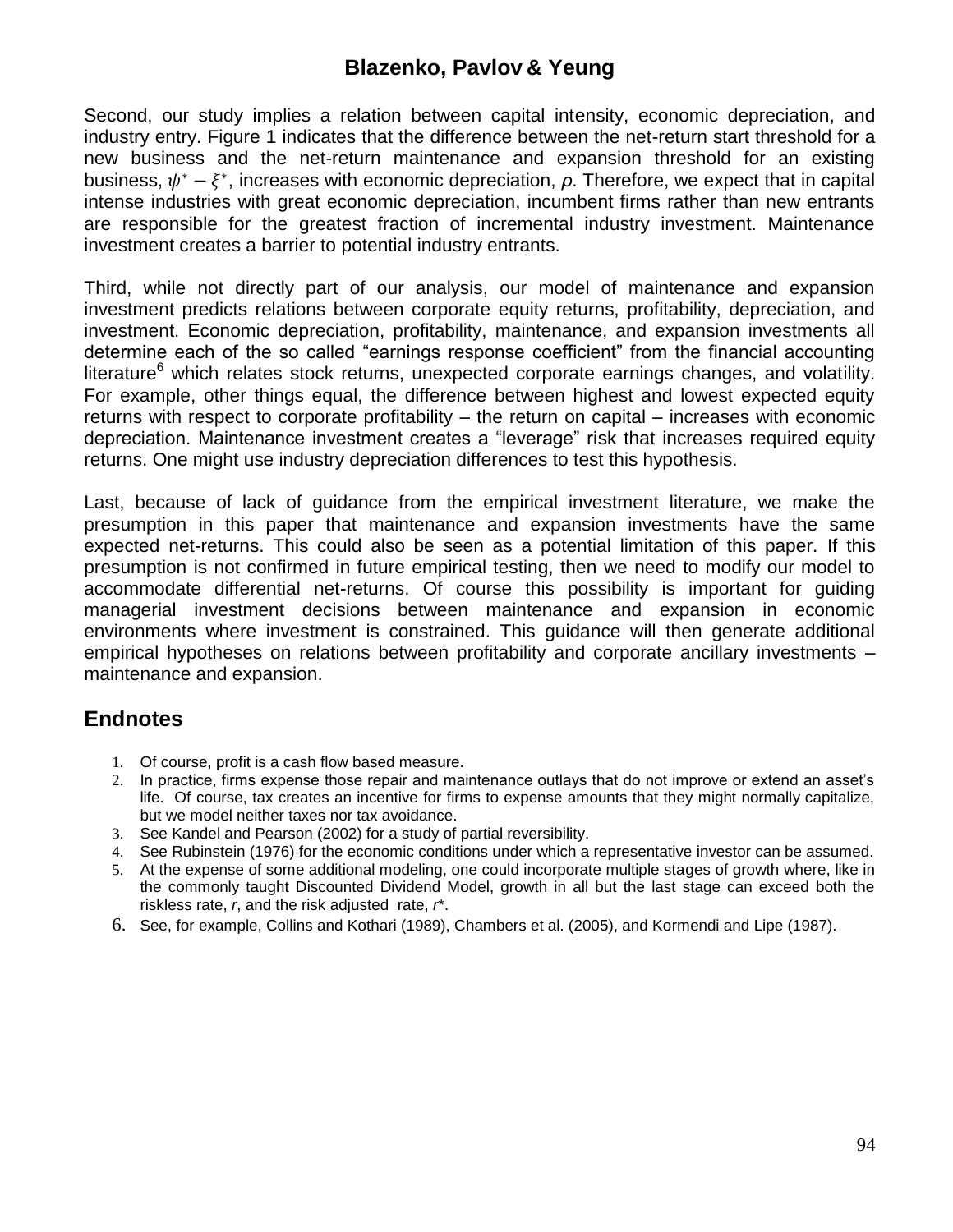# **Acknowledgements**

Andrey Pavlov gratefully acknowledges financial support from the Social Science Research Council of Canada. Both authors thank Eduardo Schwartz, Michael Brennan, Robert McDonald, Robert Pindyck, Minet Schindehutte, Andrew Metrick, Aidan Vining, Leyland Pitt, Rob Grauer, Ernie Love, Gordon Sick, Daniel Smith, Christophe Perignon, Chris Robinson, Vijay Jog, Laurence Booth, Lawrence Kryzanowski, Amit Goyal, and Ross Valkanov. Andrea Blazenko and Mike McDermott provided able research assistance. Of course, the authors retain responsibility for errors.

# **References**

- Bierman, H & Smidt, S 1992, *The Capital Budgeting Decision: Economic Analysis of Investment Projects*, Prentice Hall, New Jersey.
- Blazenko, GW & Pavlov, AD 2009, "Investment Timing for Dynamic Business Expansion", *Financial Management*, vol. 38, pp. 837-860.
- Blazenko, GW & Pavlov, AD 2010, 'Value Maximizing Hurdle Rates for R&D Investment', *Economics of Innovation and New Technology*, vol. 19, pp. 693-717.
- Boucekkine, R & Ruiz-Tamarit, R 2003, "Capital Maintenance and Investment: Complements or Substitutes", *Journal of Economics*, vol. 78, pp. 1-28.
- Brealey, RA, Myers, SC & Allen, F 2006, *Principles of Corporate Finance,* McGraw-Hill Irwin, New York.
- Briggs, T 1992, "Budget Constrained Maintenance in the Building Industry", *IMA Journal of Mathematics Applied in Business and Industry*, vol. 4, pp. 243-259.
- Chambers, DJ, Freeman, RN & Koch, AS 2005, "The Effect of Risk on Price Responses to Unexpected Earnings", *Journal of Accounting*, vol. 20, pp. 461-482.
- Collins, DW & Kothari, SP 1989, "An Analysis of Intertemporal and Cross-Sectional Determinants of Earnings Response Coefficients", *Journal of Accounting and Economics*, vol. 11, pp. 143-181.
- Dixit, A & Pindyck, R 1994, *Investment under Uncertainty*, Princeton University Press, New Jersey.
- Goldstein, R, Ju, N & Leland, H 2011, "An EBIT-Based Model of Dynamic Capital Structure", *Journal of Business*, vol. 74, no. 4, pp. 483-511.
- Hicks, JR 1939, *Value and Capital: An Inquiry into Some Fundamental Principles of Economic Theory*, Clarendon Press, Oxford.
- Kormendi, R & Lipe, R 1987, "Earnings Innovations, Earnings Persistence, and Stock Returns", *Journal of Business*, vol. 60, pp. 323-345.
- Licandro, O & Puch, L 2000, "Capital Utilization, Maintenance Costs, and the Business Cycle", *Annales d'Economie et Statistique*, vol. 58, pp. 143-164.
- McDonald, R & Siegel, D 1986, "The Value of Waiting to Invest", *Quarterly Journal of Economics*, vol. 101, pp. 707-727.
- McGrattan, E & Schmitz, J 1999, "Maintenance and Repair: Too Big to Ignore", *Federal Reserve Bank of Minneapolis Quarterly Review*, vol. 23, pp. 2-13.
- Nickell, S 1975, "A Closer Look at Replacement Investment", *Journal of Economic Theory*, vol. 10, pp. 54-88.
- Pahm, H & Wang, H 1996, "Imperfect Maintenance', *European Journal of Operations Research*, vol. 94, pp. 425-438.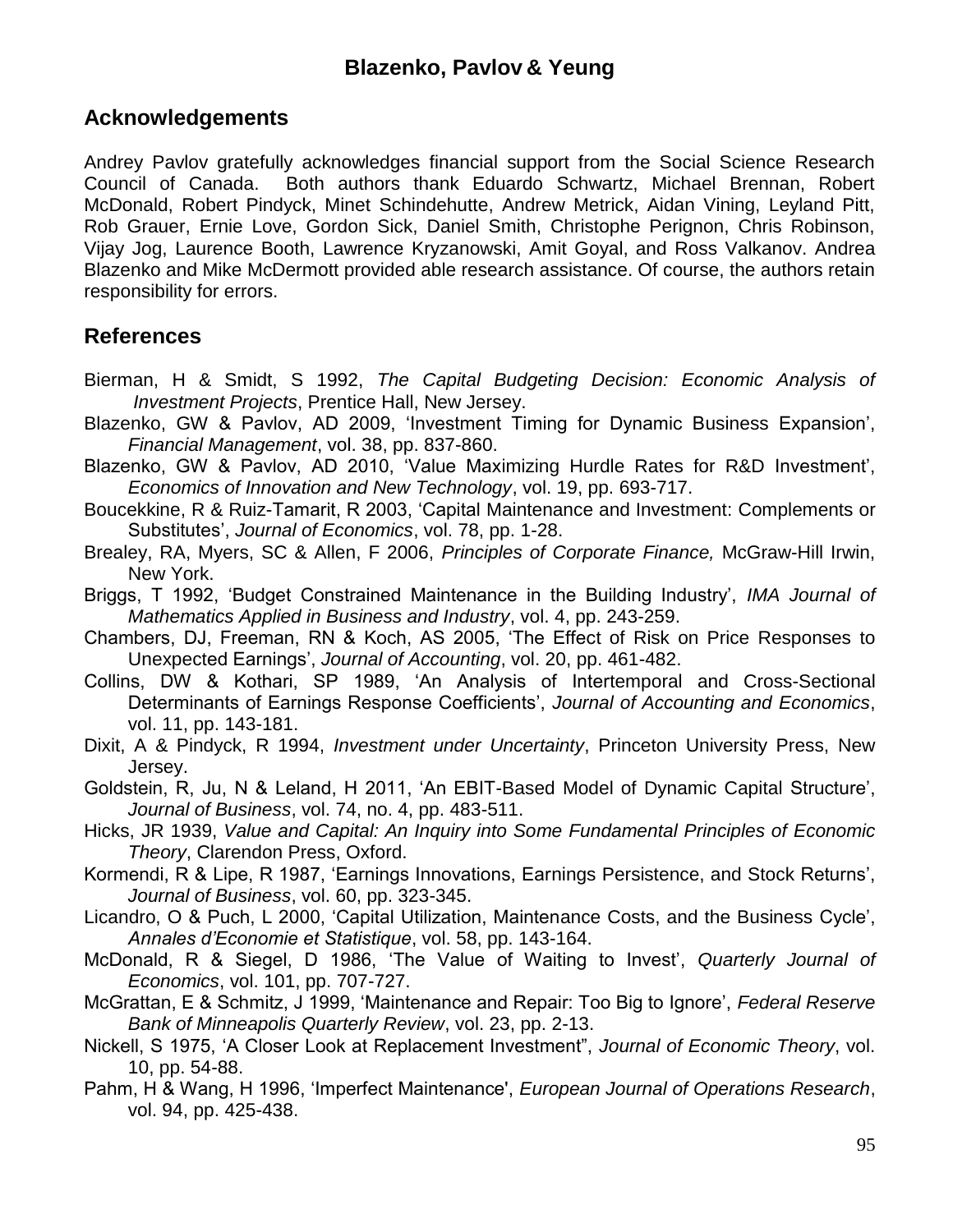Rubinstein, M 1976, "The Valuation of Uncertain Income Streams and the Pricing of Options", *Bell Journal of Economics and Management Science*, vol. 7, pp. 407-425.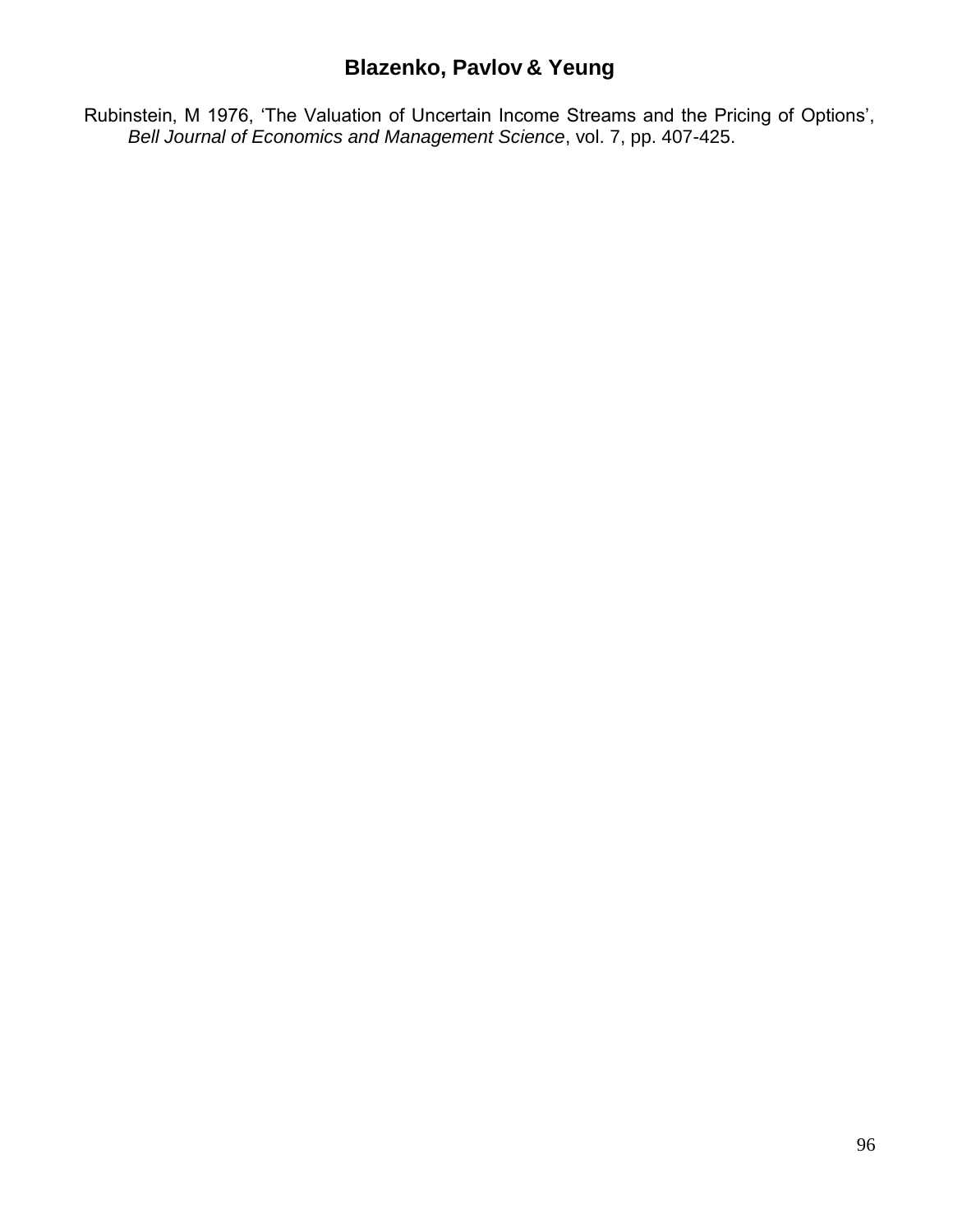## **Appendix A**

The value of the business,  $V(X, B)$ , is  $V(X, B) = B\pi(Y)$ , where  $\pi(Y)$  is the value to capital ratio. Let ξ be an arbitrary maintenance and growth gross return hurdle rate. Once we determine the market to capital ratio,  $\pi(Y)$ , the derivative result  $\pi'(Y)_{Y=\xi} \geq 0$  verifies that the manager accepts maintenance and growth investments when gross return exceeds this boundary,  $Y \geq \xi$ , and otherwise not.

The risk adjusted process for operating profit,  $X'$ , is:

$$
\frac{dX'}{X'} = \begin{cases}\n-(\rho + \theta \sigma_{x,c})dt + \sigma dz, & \text{no maintenance or growth, } Y < \xi \\
(g - \theta \sigma_{x,c})dt + \sigma dz, & \text{ maintenance and growth, } Y \ge \xi\n\end{cases}
$$
\n(A1)

Where  $\theta \geq 0$  is the coefficient of constant relative risk aversion for a representative investor,  $\sigma_{rc}$ is the covariance of the log of operating profit, *X*, with the log of aggregate consumption in the economy which follows a geometric Brownian motion.

Combining Equation (A1) with Equation (2), and representing the riskless interest rate with the notation, *r*, the market to capital ratio,  $\pi(Y)$ , satisfies the differential equations,

$$
r\pi = \begin{cases} Y - \rho\pi - \theta\sigma_{xc}Y\pi' + \frac{\sigma_x^2}{2}Y^2\pi'', & Y < \xi \\ (Y - \rho - g) - \theta\sigma_{xc}Y\pi' + g\pi + \frac{\sigma_x^2}{2}Y^2\pi'', Y \ge \xi \end{cases}
$$
(A2)

On the upper branch of Equation (A2), there are neither maintenance nor growth expenditures. On the bottom branch, the manager maintains and grows the business, expenditure per dollar of capital is,  $\rho + g$ . Maintenance offsets economic depreciation, and therefore, profit, *X*, and capital, *B*, grow at a lesser rate, g, than the expenditure rate,  $\rho + g$ .

The solution to this pair of differential equations, eliminating constants with no economic content, and applying smooth pasting and value matching conditions at  $Y = \xi$ , is,

$$
\pi(Y) = \begin{cases}\n\frac{Y}{r^* + \rho} + \frac{(\rho + g)\xi}{(r^* + \rho)(r^* - g)} \frac{1 - \lambda}{\alpha - \lambda} \left(\frac{Y}{\xi}\right)^{\alpha} - \frac{(\rho + g)}{r - g} \frac{\lambda}{(\lambda - \alpha)} \left(\frac{Y}{\xi}\right)^{\alpha}, & \text{no maintenance, no growth, } Y < \xi \\
\frac{Y}{r^* - g} + \frac{(\rho + g)\xi}{(r^* + \rho)(r^* - g)} \frac{1 - \alpha}{\alpha - \lambda} \left(\frac{Y}{\xi}\right)^{\lambda} - \frac{(\rho + g)}{r - g} \left(1 - \frac{\alpha}{(\alpha - \lambda)} \left(\frac{Y}{\xi}\right)^{\lambda}\right), & \text{ maintenance, growth, } Y \ge \xi\n\end{cases} (A3)
$$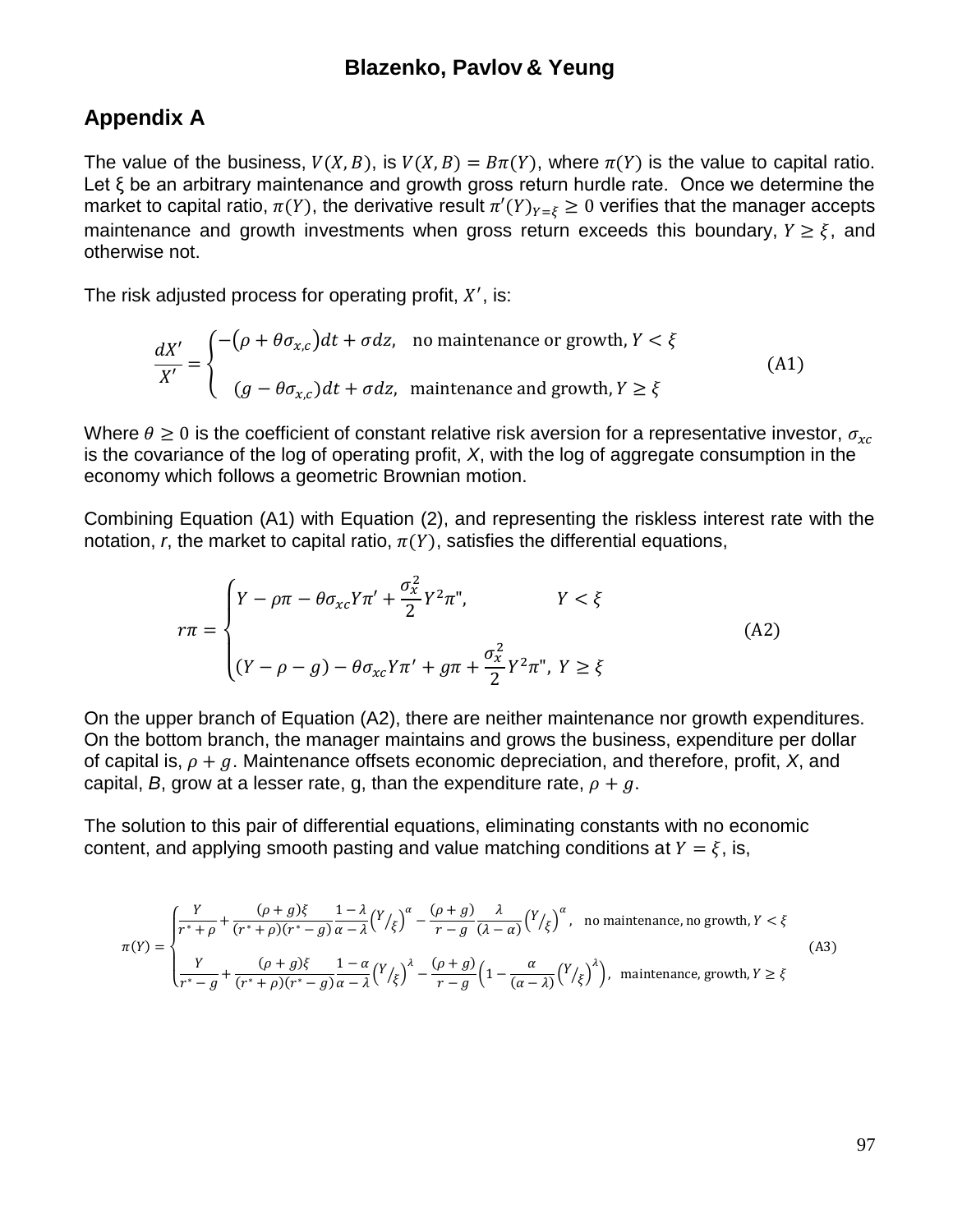The parameters  $\alpha$  and  $\lambda$  equal,

$$
\alpha = \frac{1}{2} + \frac{\theta \sigma_{xc}}{\sigma^2} + \sqrt{\left(\frac{1}{2} + \frac{\theta \sigma_{xc}}{\sigma^2}\right)^2 + \frac{2(r+\rho)}{\sigma^2}} \ge 1
$$
\n
$$
\lambda = \frac{1}{2} + \frac{\theta \sigma_{xc}}{\sigma^2} - \sqrt{\left(\frac{1}{2} + \frac{\theta \sigma_{xc}}{\sigma^2}\right)^2 + \frac{2(r-\rho)}{\sigma^2}} \le 0
$$
\n(A4)

The first term on the right hand side of the upper branch of Equation (A3) is the value of a permanently non-growing business with unmaintained assets. The second term is the value of the option to start maintenance and growth after periods of non-growth and maintenance neglect, indefinitely and at any future time. The third term is the cost of maintenance and growth investments during period of maintenance and growth when they arise in the future.

The first term on the right hand side of the lower branch of Equation (A3) is the value of a permanently maintained and growing business. The second term is value loss during future period of maintenance-neglect and non-growth. The third term is the cost of maintenance and growth recognizing that there will be future periods of maintenance-neglect and non-growth.

Set the derivative of (A3) with respect to  $\xi$ , on either branch, to zero, and evaluate at  $Y = \xi$ , to find the value maximizing maintenance and growth hurdle rate that we report in Equation (4).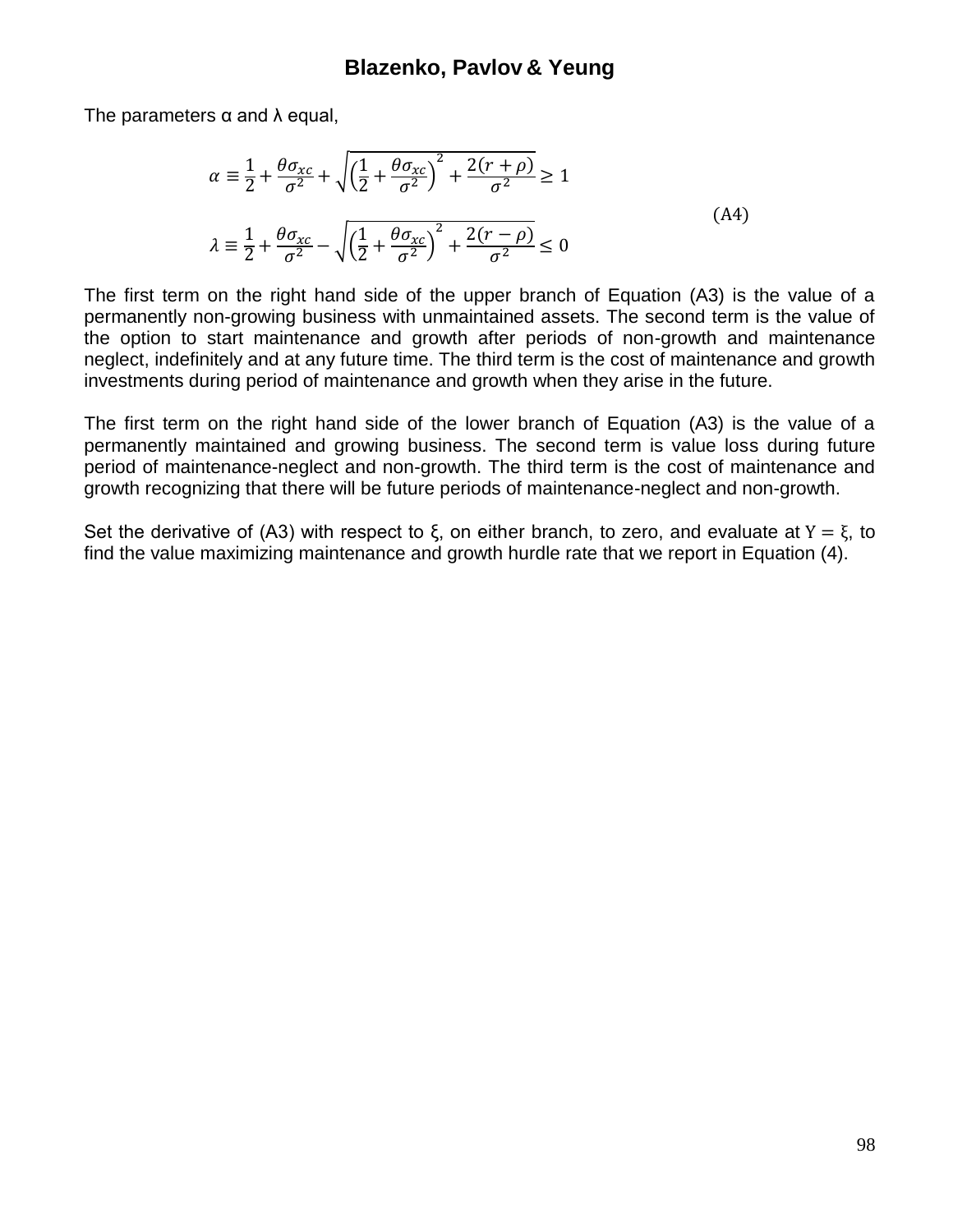## **Appendix B**

In this appendix, we proof that the value maximizing net-return boundary,  $\xi^* - \rho$ , in Equation (4) decreases with economic depreciation, *ρ*. First, we establish that the value to capital ratio in Equation (A3) is one at the value maximizing gross return boundary,  $\xi^*$ , in Equation (4),  $\pi(\xi^*) = 1$ . Substitute the expression for  $\xi^*$  on the right hand side of Equation (4) into either branch of Equation (A3):

$$
\pi(\xi^*) = \frac{\lambda(1-\lambda)(\rho+g) + (r^*-g)\alpha\lambda(\alpha-\lambda)}{(r-g)(\alpha-1)(\lambda-1)(\alpha-\lambda)}
$$

This expression equals one if:

$$
r(\lambda - \alpha) + r(\alpha^2 - \lambda^2) + \alpha g(1 - \alpha) + \alpha^2 \lambda \theta \sigma_{xc} - \alpha \lambda^2 \theta \sigma_{xc} + \rho \lambda (1 - \lambda) = 0
$$

Substitute the definitions for  $\alpha$  and  $\lambda$  to verify this equation.

Take the derivative of Equation (4),

$$
\frac{d\xi^* - \rho}{d\rho} = \frac{(r^* - g)\alpha\lambda}{(r - g)(1 - \alpha)(1 - \lambda)} + \frac{(r^* + \rho)(r^* - g)\lambda}{\sigma^2(r - g)(1 - \alpha)^2(1 - \lambda)\sqrt{\frac{2(r + \rho)}{\sigma^2} + (\frac{1}{2} + \frac{\theta\sigma_{xc}}{\sigma^2})^2}} - 1
$$
 (A5)

Because the value to capital ratio equals one at the value maximizing maintenance and growth hurdle rate,  $Y = \xi^*$ ,

$$
\frac{(r^* - g)}{(r - g)} \frac{\alpha}{(1 - \alpha)} \frac{\lambda}{(1 - \lambda)} + \frac{(\rho + g)\lambda}{(r - g)(\alpha - \lambda)(1 - \alpha)} = 1
$$
 (A6)

Substitute (A6) into (A5). Then, $\frac{d\xi^*}{dt}$  $\frac{\epsilon_{\text{S}} - \rho}{d\rho} \leq 0$  if,

$$
\frac{(\rho+g)}{(\alpha-\lambda)} \ge \frac{(r^*+\rho)(r^* - g)}{\sigma^2 (1-\alpha)(1-\lambda)\sqrt{\frac{2(r+\rho)}{\sigma^2} + \left(\frac{1}{2} + \frac{\theta \sigma_{xc}}{\sigma^2}\right)^2}}
$$

This inequality always holds because the left hand side is positive, whereas, the right hand side is negative.